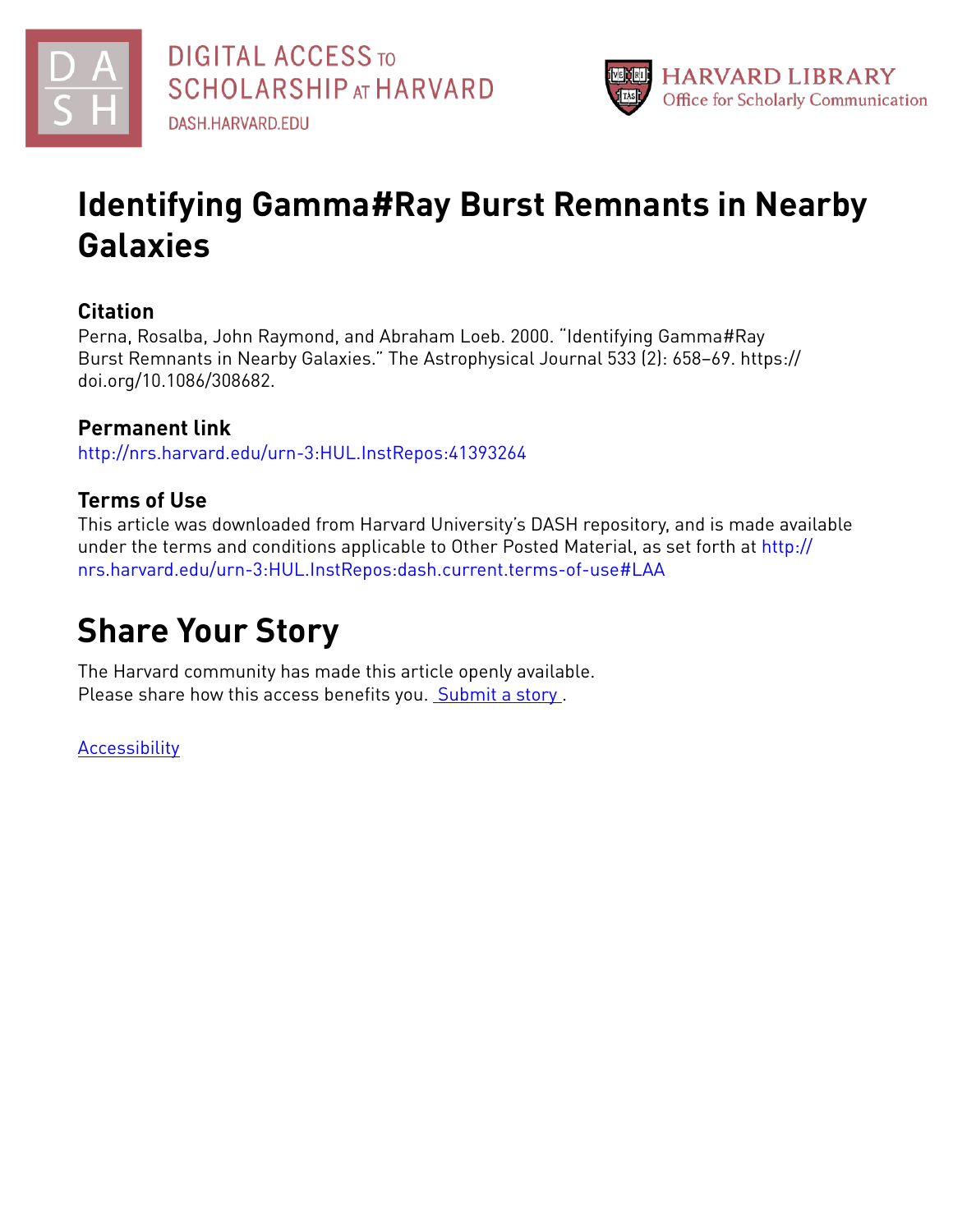### IDENTIFYING GAMMA-RAY BURST REMNANTS IN NEARBY GALAXIES

ROSALBA PERNA, JOHN RAYMOND, AND ABRAHAM LOEB

Harvard-Smithsonian Center for Astrophysics, 60 Garden Street, Cambridge, MA 02138 Received 1999 April 13; accepted 1999 November 30

## ABSTRACT

We study the spectral signatures arising from cooling and recombination of an interstellar medium whose equilibrium state has been altered over  $\sim$  100 pc by the radiation of a gamma-ray burst (GRB) and its afterglow. We identify signatures in the line diagnostics that are indicative of a photoionized GRB remnant which is  $\le 5 \times 10^4$  yr old. We estimate that at least a few such remnants should be detectable in the Virgo Cluster of galaxies. If the gamma-ray emission from GRBs is beamed to a fraction  $f_b$  of their sky, then the expected number of Virgo remnants is larger by a factor of  $f_b^{-1}$ . Virgo remnants can be resolved with arcsecond imaging and are likely to be center-filled using narrowhand remnants can be resolved with arcsecond imaging and are likely to be center-filled using narrowband filters of high-ionization lines (such as [O III]  $\lambda$ 5007 or He II  $\lambda$ 4686) and limb-brightened for lowionization lines (such as [S II]  $\lambda$ 6717). The nonrelativistic blast wave might be visible separately, since it does not reach the outer edge of these young photoionized remnants. The remnants should show evidence for ionization cones if the prompt or afterglow UV emission from GRBs is beamed.

Subject headings: galaxies: clusters: individual (Virgo) — gamma rays: bursts — ISM: general

#### 1. INTRODUCTION

Simple synchrotron models for the afterglow emission of cosmological gamma-ray burst (GRB) sources imply an ambient gas density,  $\sim 1$  cm<sup>-3</sup>, which is characteristic of the interstellar medium of galaxies (e.g., Waxman 1997a 1997b; Wijers & Galama 1999). Indeed, direct imaging of the neighborhood of well-localized GRBs revealed faint host galaxies at cosmological distances in many cases (Bloom et al. 1999 and references therein). The detection of spectral signatures that can be associated with the GRB environment is of great interest both for distance measurements and for learning about the environment itself in which GRBs occur. A knowledge of the GRBs birthplace can help to constrain the validity of a given model for their formation. At the same time, it is also of fundamental interest to know how GRBs themselves affect their environments.

The most popular models for GRB formation currently involve either the collapse of a single massive star (the socalled "hypernova scenario"; Woosley 1993; Paczyński 1998; MacFadyen & Woosley 1999) or the coalescence of two compact objects such as two neutron stars or a neutron star and a black hole (Eichler et al. 1989 ; Narayan et al. 1992; Ruffert & Janka 1999). These models could be constrained by knowing the GRB environment. Massive stars have very short lives, thus they will explode in star-forming regions, which are typically characterized by very dense environments.<sup>1</sup> On the other hand, most merging neutron stars would be very old and would have typically traveled far from their birthplace. The scenario of compact merger progenitors could thus be suggested by medium to lowdensity environments.

We have previously shown (Perna & Loeb 1998) that the X-ray and UV components of the afterglow radiation create an ionized bubble of radius  $\sim$  100 pc  $n_1^{-1/3}$  in the surrounding galaxy, where  $n_1$  is the ambient density in units of 1  $cm^{-3}$ . On a short timescale, as long as the afterglow radiation is still effective to ionize, the gradual ionization of the medium can produce time-dependent absorption (Perna & Loeb 1998; Meszaros  $&$  Rees 1998) and emission lines  $(G$ hisellini et al. 1998; Böttcher et al. 1998).

In this paper we compute the emission spectrum, which results as the ionized gas slowly cools and recombines. Cooling times are typically very long,  $t_{\rm cool} \sim 10^5 (T/10^5 \text{ K})/T$  $(n_e/1 \text{ cm}^{-3})$  yr, at a temperature T and an electron density n. If GPBs occur in coloxise then their rate is density  $n_e$ . If GRBs occur in galaxies, then their rate is estimated to be  $\sim (10^6 - 10^7 f_b$  yr)<sup>-1</sup> per galaxy (Wijers et al. estimated to be  $\sim (10^6-10^7f_b \text{ yr})^{-1}$  per galaxy (Wijers et al. 1998), where  $f_b \le 1$  is the unknown beaming factor (covering fraction) of the gamma-ray emission. This implies that in every galaxy there is a nonnegligible probability of finding an ionized GRB remnant at any given time. The identification of these remnants in nearby galaxies will allow a much closer study of the sites where GRBs occurred and will provide an estimate for the energy output and occurrence frequency of the events (Loeb & Perna 1998).

The hydrodynamic impact of a GRB blast wave on its environment lasts longer than the radiation ionization effect. It takes tens of millions of years for the GRB blast wave to slow down to a velocity of  $\sim$  10 km s<sup>-1</sup>, at which point it may be erased by interstellar turbulence. Hence, old GRB remnants should consist of a large-size ( $\sim$ kiloparsec), expanding, cold H I shell, similar to the H I supershells that were identified for two decades in nearby galaxies (Loeb  $\&$ Perna 1998; Efremov, Elmegreen, & Hodge 1998 and references therein). However, it appears difficult to distinguish the old hydrodynamic remnants produced by GRBs from those produced by the accumulated effect of more conventional energy sources, such as multiple supernovae (McCray & Kafatos 1987), stellar winds from OB associations (Abbott et al. 1981), radiation pressure (Elmegreen & Chiang 1982), or impact from high-velocity clouds (Tenorio-Tagle 1981).<sup>2</sup> In some cases, a class of these possibilities is disfavored. For example, recent deep-CCD imaging of the H I holes in the Holmberg II galaxy (Rhode et al. 1999) did not reveal the anticipated optical emission from a normal stellar population in several of these holes, in

 $1$  Note, however, that stellar winds from a massive star could displace the ISM and create a hot, low-density bubble surrounding the star before it explodes.

<sup>2</sup> This scenario is favoured in cases where only one hemisphere of the shell is present.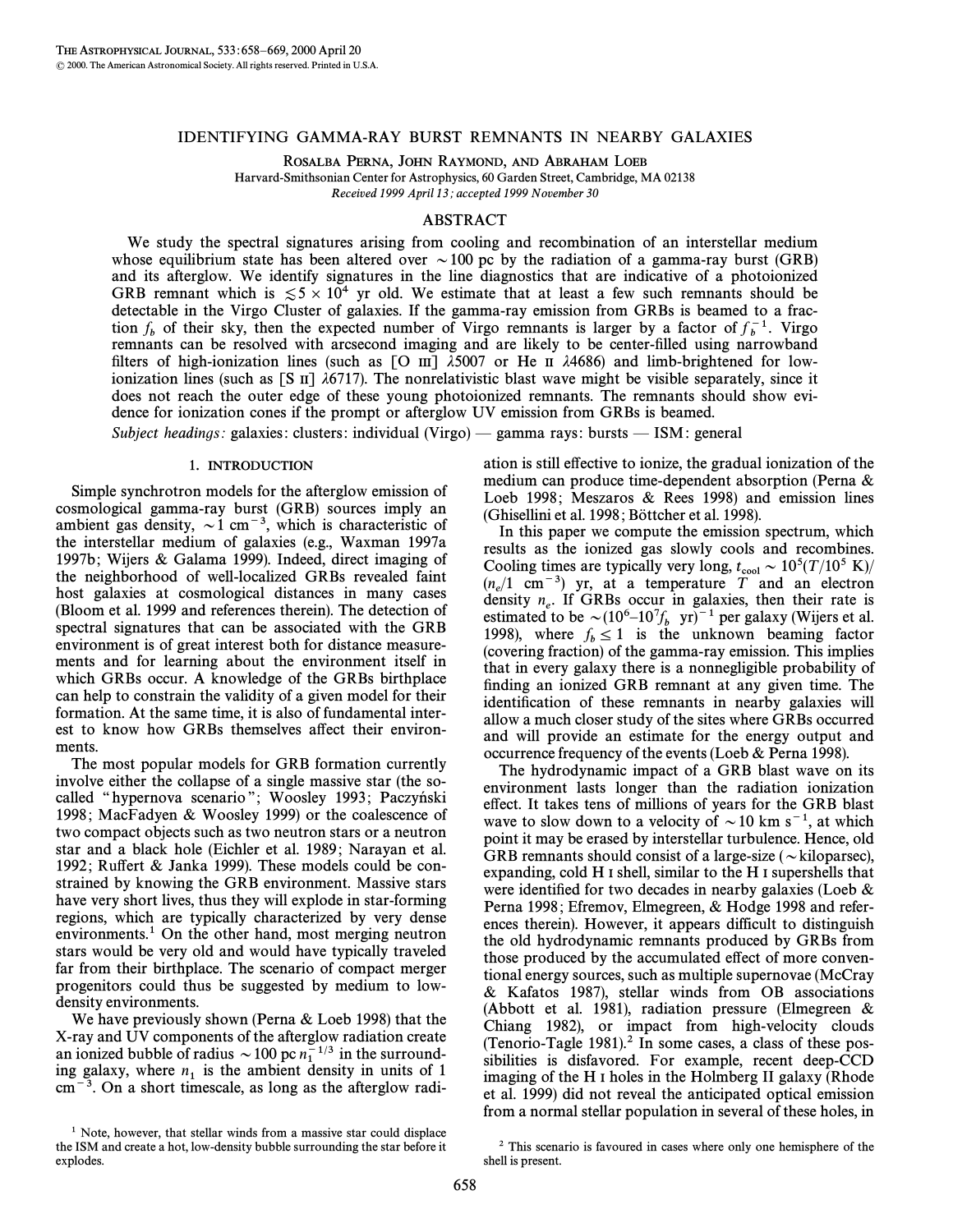

FIG. 1.—Left: Temperature profile of the remnant of a GRB of energy 10<sup>52</sup> ergs in a medium of density 1 cm<sup>-3</sup>. Here the times are  $t_{obs} = 3 \times 10^2$  yr (solid line),  $t_{obs} = 3 \times 10^3$  yr (dotted line),  $t_{obs} = 10^4$  yr (dashed line), and  $t_{obs} = 10^5$  yr (long-dashed line). Right: Ionized hydrogen fraction H<sup>+</sup>/H<sup>0</sup> at the times immediately following the passage of the afterglow r immediately following the passage of the afterglow radiation through the shells.

conflict with the multiple supernova or stellar wind interpretations. Nevertheless, even in this case the old age of the hydrodynamic remnants does not allow for a unique identification of GRBs as their energy sources. On the other hand, since the energy release in GRB remnants is impulsive, it should be easier to distinguish them from conventional sources by identifying their unique spectral signatures at a sufficiently early time when they are *young* and radiant. As we show later, the emission from young GRB remnants with ages of  $\leq 10^4$  yr is affected mostly by the radiative ionization effect of the early GRB afterglow on its surrounding interstellar medium, since it takes much more than  $10<sup>4</sup>$  yr for the nonrelativistic blast wave to traverse the photoionized region. The impulsive energy release of hardionizing radiation is unique to GRB sources and could distinguish young GRB remnants from the remnants of multiple supernovae.

The goal of this paper is to identify the spectral signatures that are peculiar to GRB remnants and that can be distinguished from those due to the remnants of other explosive events, such as supernovae. In  $\S 2$  we present the computational scheme adopted for this problem. In  $\S$  3 we show our numerical results and analyze the particular spectral signatures of young GRB remnants. In  $\S$  4 we consider the expected effect of variations in the input parameters used in our calculations. Finally, in  $\S$  5 we summarize our main conclusions.

### 2. MODEL ASSUMPTIONS AND COMPUTATIONAL SCHEME

We consider a GRB source which turns on at time  $t = 0$ and illuminates a stationary ambient medium of uniform density n, with a time-dependent luminosity per unit frequency,  $L<sub>v</sub>(t)$ . The release in the surrounding medium of a large amount of ionizing radiation is a distinctive feature of large amount of ionizing radiation is a distinctive feature of GRBs and their afterglows, as opposed to supernova explosions, where any impulsive electromagnetic release would not escape promptly, but would be degraded by adiabatic expansion of the envelope before it could leak out. In our work, we limit our analysis to the effects of the afterglow photoionizing radiation on the medium. The blast wave lags behind the ionizing front and, until the time it reaches larger radii from which most of the absorption and reemission comes, is not expected to greatly affect the ionization state of the medium and the resulting luminosity. We will discuss this point in greater detail in  $\S 3$ .

Afterglows are most naturally explained by models in which the bursts are produced by relativistically expanding fireballs (Paczyński & Rhoads 1993; Meszaros & Rees 1997; Vietri 1997a, 1997b; Waxman 1997a, 1997b; Wijers, Rees, & Meszaros 1997; ; Sari 1997). On encountering an external medium, the relativistic shell which emitted the initial GRB decelerates and converts its bulk kinetic energy to synchrotron radiation, giving rise to the afterglow. The combined radio and optical data imply that the fireball energy is  $\sim$  10<sup>51</sup>–10<sup>52</sup> ergs. In the simplest unbeamed synchrotron model (e.g., Waxman 1997a, 1997b), the time and frequency dependence of the afterglow luminosity is given by

$$
L_{\mathbf{v}}(t) = L_{\mathbf{v}_{m}} \left[ \frac{\mathbf{v}}{\mathbf{v}_{m}(t)} \right]^{-\alpha}, \qquad (1)
$$

where,

$$
v_m(t) = 1.7 \times 10^{16} \left(\frac{\xi_e}{0.2}\right)^2 \left(\frac{\xi_B}{0.1}\right)^{1/2} E_{52}^{1/2} t_{hr}^{-3/2}
$$
 Hz. (2)

Here  $\xi_B$  and  $\xi_e$  are the fractions of the equipartition energy<br>in magnetic field and accelerated electrons  $F = 10^{52}F$ in magnetic field and accelerated electrons,  $E = 10^{52}E_{52}$ 

is the fireball energy 
$$
t_{\text{hr}} \equiv (t/\text{hr})
$$
, and  
\n $L_{v_m} = 8.65 \times 10^{29} \sqrt{n_1} \left(\frac{\xi_B}{0.1}\right) E_{52} \text{ ergs s}^{-1} \text{ Hz}^{-1}$ , (3)

where  $n_1$  is the ambient proton density in units of 1 cm<sup>-3</sup>.<br>The spectral index  $\alpha$  is chosen to have the values  $\alpha_1 = -\frac{1}{3}$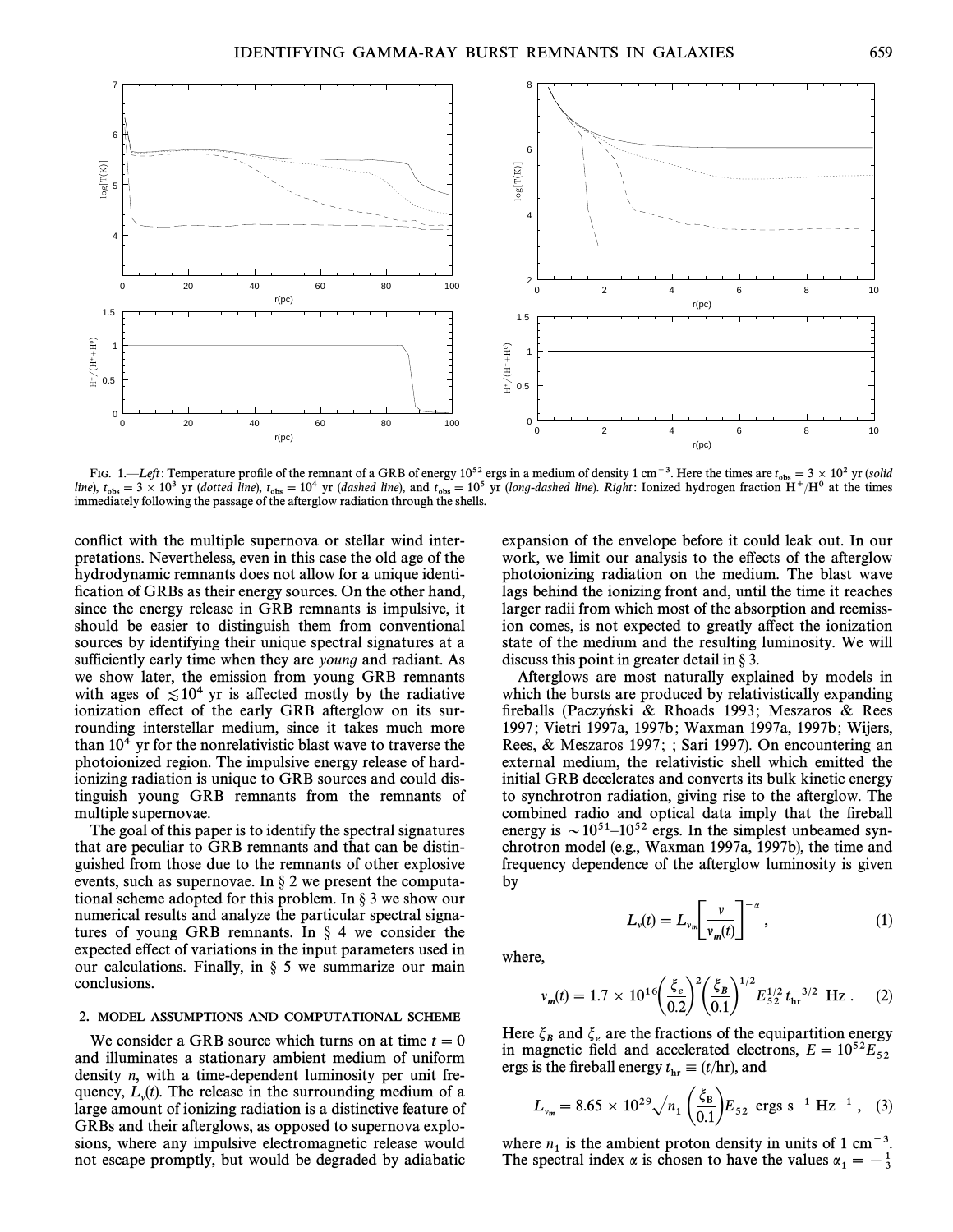

FIG. 2.—Emission spectrum above 13 eV of the remnant of a GRB of energy  $10^{52}$  ergs in a medium of density 1 cm<sup>-3</sup>. Here the times are  $(a)t_{obs} = 3 \times 10^2$ <br>(b)  $t = 3 \times 10^3$  yr (c)  $t = 10^4$  yr and (d)  $t = 10^5$  yr L is t yr, (b)  $t_{\text{obs}} = 3 \times 10^3$  yr, (c)  $t_{\text{obs}} = 10^4$  yr, and (d)  $t_{\text{obs}} = 10^5$  yr.  $L_{38}$  is the luminosity in each photon-energy bin in units of  $10^{38}$  ergs s<sup>-1</sup>.

for  $v \le v_m$  and  $\alpha_2 = 0.7$  for  $v > v_m$ , so as to match the tem-<br>poral decay slope observed for GRB 970228 (Eruchter et al. poral decay slope observed for GRB 970228 (Fruchter et al. 1998) and GRB 970508 (Galama et al. 1998).

We consider a uniform medium that is initially neutral and in thermodynamic equilibrium with a temperature  $T \sim 10^4$  K<sup>3</sup> and include all of the most important astrophysical elements, that is, H, He, C, N, O, Ne, Mg, Si, S, Ar, Ca, Fe, and Ni. Their abundances are taken from Anders & Grevesse (1989). We consider a region surrounding the GRB site of size  $R$  and medium density  $n$ , and we split it up into a radial grid with steps  $\Delta r$ . This is chosen so that the energy balance (between the energy lost by the afterglow and that absorbed by the gas) is maintained. In propagating from a point at position  $r$  to another point at position  $r + \Delta r$ , the afterglow flux is reduced according to

$$
F_{\nu}(r + \Delta r, t + \Delta t) = F_{\nu}(r, t) \exp \left[ -\Delta \tau_{\nu}(r, t) \right] \frac{r^2}{(r + \Delta r)^2},
$$
\n(4)

<sup>3</sup> As long as the energy absorbed by the gas is much larger than its initial thermal energy, the final temperature reached by the gas is essentially independent of the value chosen for the initial temperature.

where  $F_v$  is in units of ergs cm<sup>-2</sup> s<sup>-1</sup> Hz<sup>-1</sup>. We denote the local number densities of the ions of the various elements by  $n_j^a(r, t)$ , where the superscript a characterizes the element and the subscript i characterizes the ionization state. The and the subscript j characterizes the ionization state. The optical depth due to photoabsorption within the distance  $\Delta r$  is then given by

$$
\Delta \tau_{\nu}(r, t) = \Delta r \sum_{a,j} n_j^a(r, t) \sigma_j^a(\nu) . \qquad (5)
$$

The photoionization cross sections are taken from Reilman & Manson (1979). The abundances of the ions of the elements are determined by solving the system of equations

$$
\frac{dn_j^a(r, t)}{dt} = q_{j-2} n_{j-2}^a + q_{j-1} n_{j-1}^a + c_{j-1} n_{j-1}^a n_e
$$

$$
- (q_j + c_j n_e + \alpha_j n_e) n_j^a + \alpha_{j+1} n_{j+1}^a n_e. \quad (6)
$$

The  $q_j$  and  $c_j$  are the photoionization and collisional ioniza-<br>tion coefficients of ion i respectively, while  $\alpha$  is the recomtion coefficients of ion j, respectively, while  $\alpha_i$  is the recombination coefficient. Note that  $q_{j-2}$  refers to inner shell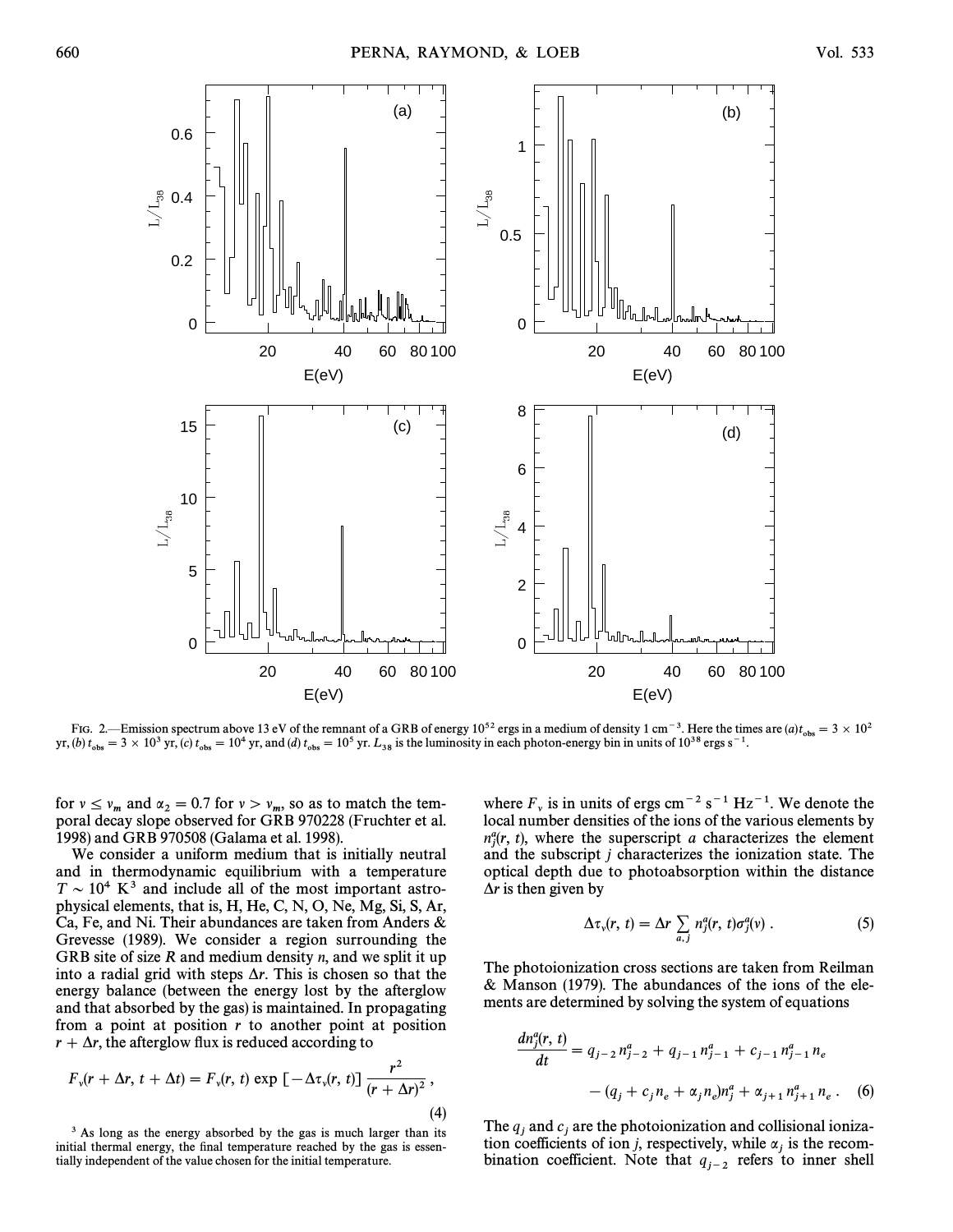

FIG. 2.-Continued

photoionization followed by Auger ionization. The collisional ionization rates are calculated according to Younger (1981). We compute the terms due to photoionization by integrating  $F_y \sigma_y$  numerically. The recombination rates are given by the sum of the radiative and dielectronic rates are given by the sum of the radiative and dielectronic recombination rates. The radiative recombination process is the inverse of photoionization, so the rates to the ground states are computed from the photoionization cross section with the help of the detailed balance relation. Hydrogenic rates are used for radiative recombination to excited levels. The dielectronic recombination rates are taken from Burgess (1965) with modifications to take more recent calculations into account. Most important is the reduction due to autoionization to excited states (Jacobs et al. 1977), with an appropriate treatment of the weakening of this effect at higher Z (Smith et al. 1985). Since we are dealing with a nonequilibrium situation, the ionization fractions are calculated within the program. The emissivity of the medium,  $E_y(r, t)$ , is calculated by using the atomic rates packages of the shock model code described by Raymond (1979), and the shock model code described by Raymond (1979), and modified with updated atomic rates, as in Cox  $\&$  Raymond (1985). This code computes the spectrum of radiation emitted by a hot, optically thin plasma. The basic processes

that produce the continuum radiation are bremsstrahlung, recombination, and two-photon continuum. Permitted-line radiation and the most important forbidden lines are also included, as well as the recombination-line radiation from H- and He-like ions. Photoionization heating and radiative cooling are calculated within the same code and used to update the temperature of the plasma as a function of position and time. Compton heating and cooling of the electrons by the radiation is also taken into account, as well as the secondary effect of the radiation emitted by the gas on the gas itself. This effect is especially important during the late phase of cooling.

We start the simulation ( $t = 0$ ) at a position  $R_{\min} \ll R$ and let the afterglow flux propagate and evolve according to equation (4), while calculating at each position  $r_i \le ct$  of to equation (*i*), while calculating at each position  $r_i \leq ct$  of the grid the abundances of all the ions of each element, the temperature of the plasma, and the local emissivities  $E_y(t, r_i)$ . Let  $t_{obs}$  be the observer time, such that the radiation detected at  $t = 0$  corresponds to that emitted at  $t = 0$  in  $L_v(t, t)$ . Let  $t_{obs}$  be the observer time, such that the radiation<br>detected at  $t_{obs} = 0$  corresponds to that emitted at  $t = 0$  in the source frame. Then a photon emitted at position  $r$  at an angle  $\theta$  with the line of sight will be detected by the observer at a time  $t_{obs}$  if it is emitted in the source frame at a time  $t = t_{\text{obs}} + r \cos \theta/c$ . The total emitted radiation that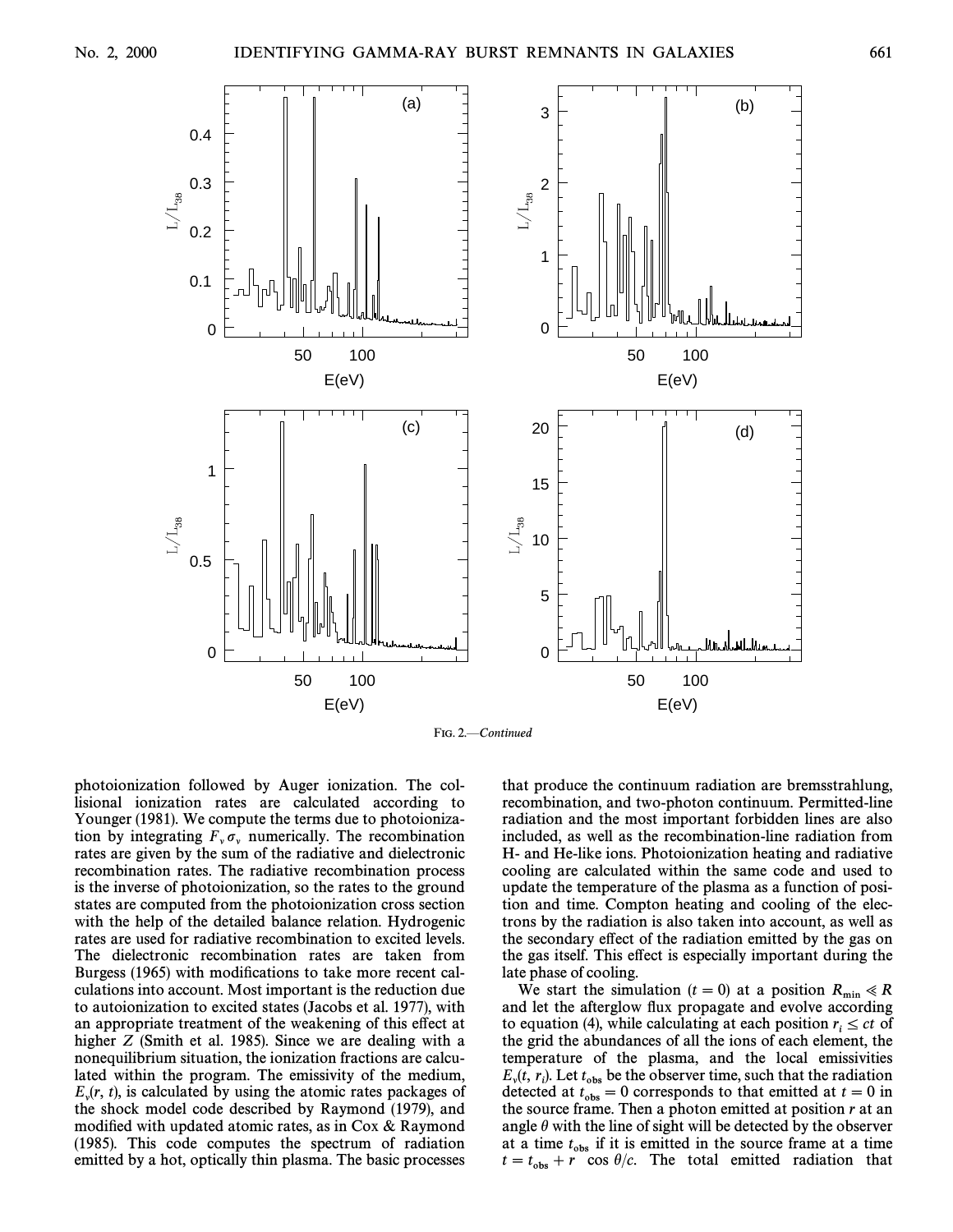

FIG. 3.—Left: Time variation of the luminosity of some of the strongest emission lines for the remnant of a GRB of energy  $10^{52}$  ergs in a medium of density 1 cm<sup>-3</sup>. The lines are the following: (a) He II at  $\lambda = 1640 \text{ Å}$  (dashed line), C III at  $\lambda = 977 \text{ Å}$  (dot-dashed line), C IV at  $\lambda = 1549 \text{ Å}$  (dotted line), and O VI at  $\lambda = 1034$  Å (solid line); (b) [O III] at  $\lambda = 4959 + 5007$  Å (solid line), [O II] at  $\lambda = 3729$  Å (dotted line), [S II] at  $\lambda = 6717$  Å (dot-dashed line), and [N II] at  $\lambda = 6548 + 6584 \text{ Å}$  (dashed line); (c), O VII at  $\lambda = 21.60 \text{ Å}$  (dashed line), O VIII at  $\lambda = 18.97 \text{ Å}$  (dot-dashed line), Fe XXV at  $\lambda = 1.859 \text{ Å}$  (solid line), and Fe XXVI at  $\lambda = 1.780$  Å (dotted line); (d), H $\alpha$  (dashed line), H<sub>c</sub>  $\alpha$  (dot-dashed line), H $\beta$  (solid line), and H<sub>c</sub>  $\beta$  (dotted line). Right: Time variation of the luminosity of some of the streamed and contact envission li the strongest emission lines for the remnant of a GRB of energy  $10^{52}$  ergs in a molecular cloud of density  $10^2$  cm<sup>-3</sup> and radius 10 pc. The lines are the same as those at left.

reaches the observer at time 
$$
t_{\text{obs}}
$$
 is given by  
\n
$$
E_v^{\text{tot}}(t_{\text{obs}}) = 2 \pi \int_0^{R_{\text{max}}} dr r^2 \int_{-1}^1 d \cos \theta
$$
\n
$$
\times E_v \left( r, t_{\text{obs}} + \frac{r \cos \theta}{c} \right)
$$
\n
$$
= 2 \pi c \int_0^{R_{\text{max}}} dr r \int_{t_{\text{obs}} - (r/c)}^{t_{\text{obs}} + (r/c)} dt E_v(r, t) . \tag{7}
$$

## 3. SPECTRAL SIGNATURES OF GRB REMNANTS

The top panels of Figure 1 (left) and Figure 1 (right) depict the temperature profile of a GRB remnant at several times. In Figure 1 (left) we consider the situation where a GRB of energy  $E = 10^{52}$  ergs occurs in a typical interstellar medium, for which we assume the density  $n = 1$  cm<sup>-3</sup>. The change in slope in the temperature profile near 3 pc occurs

when Compton heating becomes dominant over the heating due to photoionization. The drop around 85 pc, on the other hand, occurs when most of the energy carried by the UV component of the afterglow radiation (which is on the order of a few percent of the total input energy) has been absorbed.

Figure 1 (right) shows the case of a burst of the same energy  $E = 10^{52}$  ergs occurring in a dense cloud of density  $n = 10^2$  cm<sup>-3</sup> and size  $R = 10$  pc. As the afterglow flux is proportional to  $\sqrt{n}$  (see eq. [3]), the gas is heated to a higher temperature close to the source than in the lower density case. However, it cools much faster than a lower density gas heated to the same temperature, because  $t_{\text{cool}} \propto$ <br> $n^{-1}$ . In the simulation, a qutoff is set at  $T = 10^3$  K, because  $n^{-1}$ . In the simulation, a cutoff is set at  $T = 10^3$  K, because below that temperature there is no more optical emission, and molecular gas starts to form. In Figure 1, the bottom panels show the ionized hydrogen fraction  $H^+/H^0$  at the times immediately following the passage of the afterglow radiation through the various shells.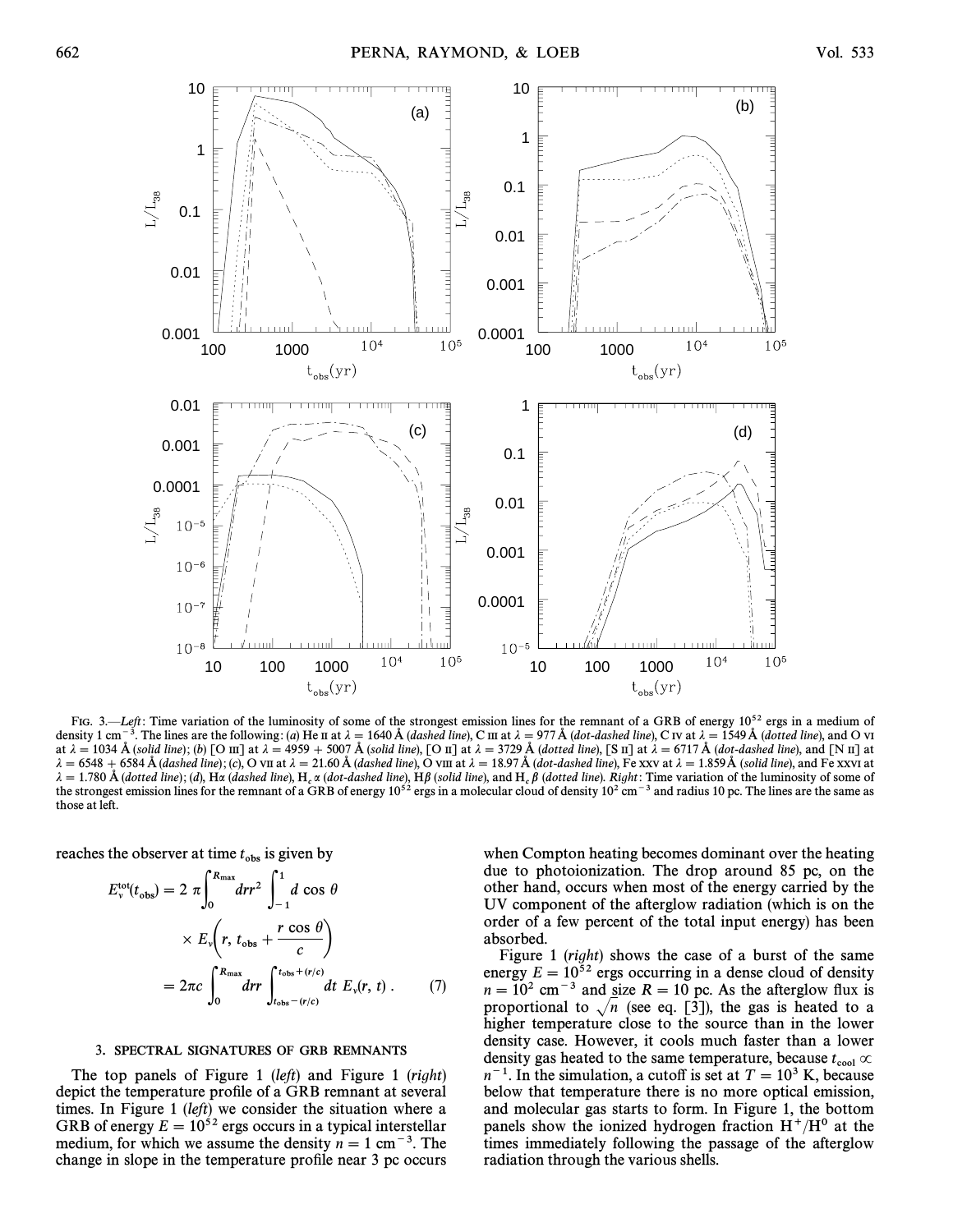

Figure 2 panels show the emission spectrum above 13 eV at several times during cooling for the same set of parameters used in Figure 1. This ionizing flux is important for the luminosities and intensity ratios of the optical lines after the gas cools to around  $10^4$  K. The time behavior of some of the most important lines in the observable regions of the spectrum is shown separately in Figure 3 (left) and Figure 3 (right), again with the same set of parameters as in Figures 1 and 2. Notice how the emission from the remnant is very weak in the first tens of years, and rapidly rises when  $t_{obs} \gtrsim$ <br>300 yr (particularly noticeable in panels a and b of Fig. 3 300 yr (particularly noticeable in panels a and b of Fig. 3  $[left]$ ). This is a result of the fact that the emission to the observer starts to come from the entire volume of the remnant only when  $t_{obs}$  becomes comparable to the light crossing time  $R/c$ crossing time  $R/c$ .

Figures 2 and 3 show that the energy from a remnant in a typical interstellar medium is mostly reemitted in the optical, UV and soft X-ray band. This is to be contrasted with the emission from a young supernova remnant, where the gas, heated by the shock to temperatures  $\gtrsim 10^7$  K, produces a strong emission in harder regions of the X-ray band. Moreover, in the case of a GRB remnant, the X-ray emission comes mostly from the inner radii, whereas the UV and optical lines come from the bulk of the volume (and this is why they are several orders of magnitude brighter than the X-ray lines). To make this more explicit, in Figure 4 we plot the abundances of some of the ions of oxygen as a function of radius at di†erent times. It can be seen how most of the volume (except for the inner radii) contributes to the O III emission, whereas the limb is brightened in O II. In the high-density case, the lifetime of the emission lines is shorter (see Fig. 3 [right]) due to the rapid cooling of the dense gas. Here for the high density case, we considered a cloud of size 10 pc (corresponding to a column density of  $3 \times 10^{21}$  $\text{cm}^{-2}$ ). Much higher column densities are not typically inferred in GRBs. In any event, for a burst that occurs in a denser region, leaving a larger fraction of its energy in the surrounding medium, luminosities up to about 2 orders of magnitude higher than the ones shown could be observed in its remnant.

Figure 5 shows the ratios between some strong optical lines as a function of time. Some important diagnostic plots commonly used to distinguish among various excitation mechanisms (Baldwin, Phillips, & Terlevich 1981; Baum, Heckman, & van Brugel 1992; Dopita & Sutherland 1995) are shown in Figure 6.

The emission-line ratios exhibited by the nebulae reflect the mechanism by which the gas is ionized and the chemical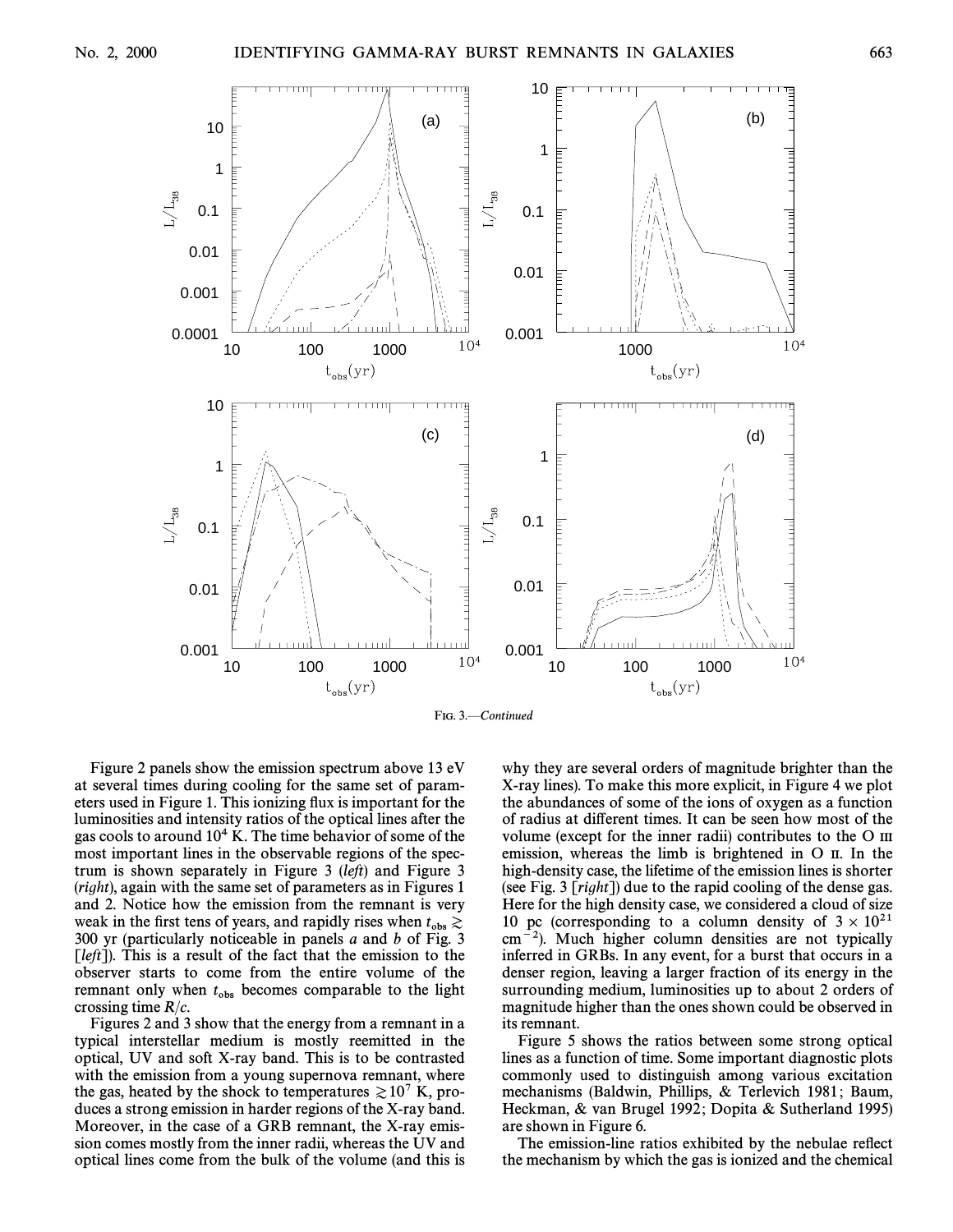

FIG. 4.—Fractional abundances of some ions of oxygen for the remnant of a GRB of energy  $10^{52}$  ergs in a medium of density 1 cm<sup>-3</sup>. The times are (a)  $t_{\rm obs} = 3 \times 10^2 \text{ yr}$  , (b)  $t_{\rm obs} = 2 \times 10^3 \text{ yr}$  , (c)  $t_{\rm obs} = 10^4 \text{ yr}$  , and (d)  $t_{\rm obs} = 3 \times 10^4 \text{ yr}$ .

abundances and physical conditions in the line-emitting gas. If the gas is purely photoionized, the ionization state of the gas is determined primarily by the ionization parameter, defined by  $U = Q(H)/4\pi r^2 n_e c$ , where  $Q(H)$  is the number of ionizing photons per second emitted by the source and to a ionizing photons per second emitted by the source, and to a lesser extent is affected by the shape of the ionizing flux. A remarkable feature of our diagnostic plots is the generally high value of the ratio between the [O  $\text{III}$ ]  $\lambda$ 5007 line and H $\beta$ . Numerical simulations (Shull & McKee 1979) show that such high ratios (i.e.,  $\lceil O \text{ III} \rceil$   $\lambda$ 5007/H $\beta$   $\geq$  5) cannot be produced in shocks, but are produced by photoionization models in which the ionization parameter is relatively high (i.e.,  $\sim$  for [O III]/H $\beta \simeq 10$ ; this ratio increases with ionization parameter). In our case, the ionization parameter is  $\ge 1$ close to the source, and is higher than  $\sim 10^{-3}$  for most of the ionized gas. At early times, because of time-delay e†ects, the bulk of the emission comes from the region close to the source with very high values of the ionization parameter, and this leads to correspondingly high values of  $[O \text{ m}]$  $\lambda$ 5007/H $\beta$  not typically found in regions excited by other mechanisms. Note, however, that high values of  $[O \text{ III}]$  $\lambda$ 5007/H $\beta$  are occasionally observed in supernova remnant shocks, but only during a brief period of incomplete cooling (e.g., Raymond et al. 1988) or in oxygen-rich supernova remnants (e.g., Morse et al. 1996).

The ratio between  $\lceil$  O III]  $\lambda$ 5007 and  $\lceil$  O III]  $\lambda$ 4363 is a diagnostic of the temperature of the emitting plasma. Its increase with time is a signature of the fact that the gas is cooling. The temperature indicated is generally far higher than is observed in steady state photoionized plasmas such as H II regions. It is even higher than is common in supernova remnants (Raymond et al. 1988) for much of the GRB cooling time.

Another commonly used line ratio diagnostic for nebulae is the [S II]  $\lambda\lambda$ 6717, 6727/H $\alpha$  ratio, which is small in H II regions and planetary nebulae, and  $\geq 0.4$  in most shocks. A GRB remnant shows the signatures of photoionization for most of its cooling time.

O II is in the low-density limit. The region that produces it is the edge of the photoionized region (see Fig. 4), which is excluded from the higher density model. This is why the [O II]  $\lambda\lambda$ 3727, 3729 is lower in this model.

Perhaps the most unusual feature of the optical emission is the high ratio of He II  $\lambda$ 4686 to H $\beta$ . While this ratio is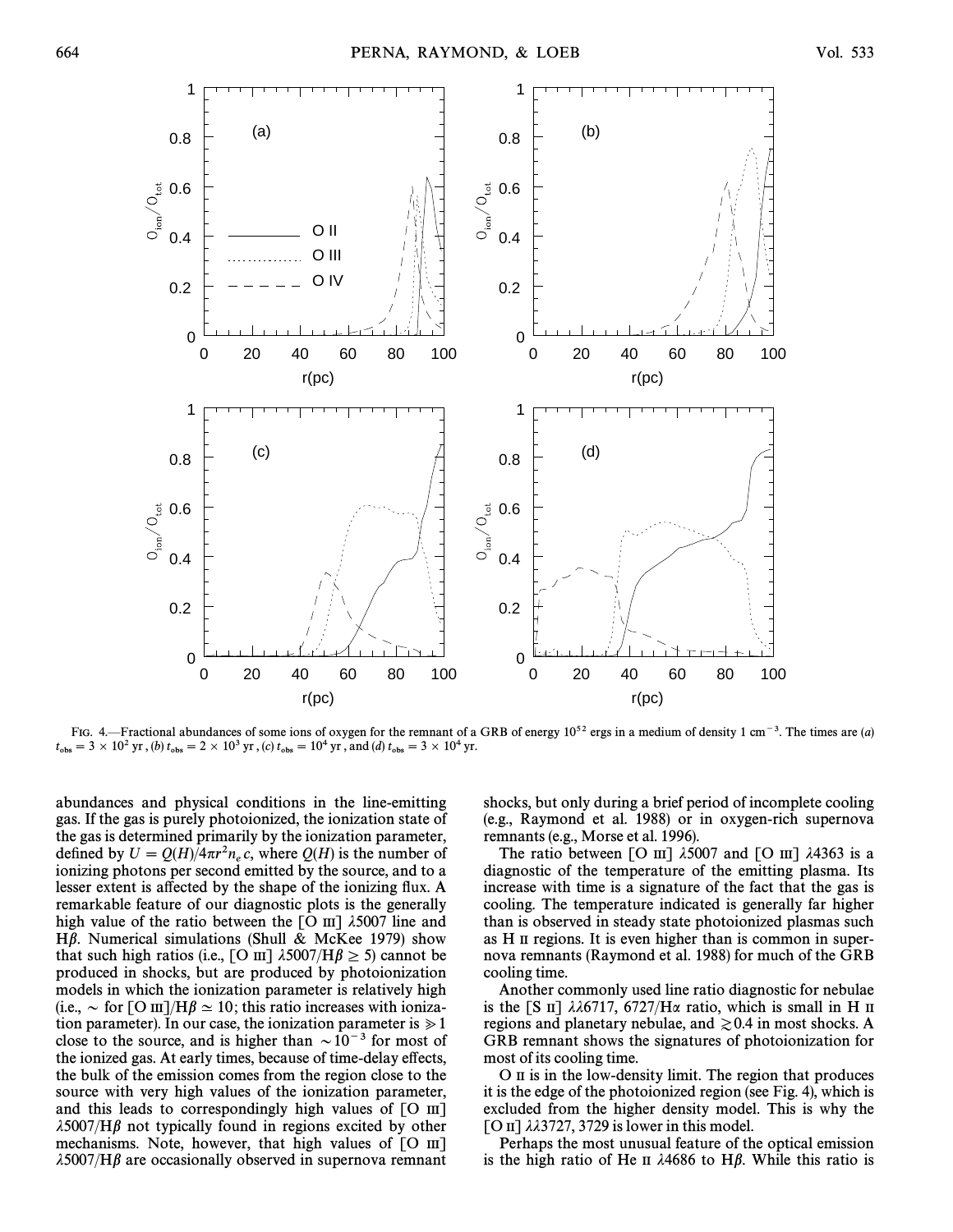

FIG. 5—Left: Time dependence of some line ratios that can be used as diagnostics for the remnant of a GRB of energy  $10^{52}$  ergs in a medium of density 1 cm<sup>-3</sup>. Right: Same as Fig. 5 (left), but for the remnant of a GRB of energy  $10^{52}$  ergs in a molecular cloud of density  $10^2$  cm<sup>-3</sup> and radius 10 pc.

high for only a short time, the He II emission is extremely weak in H II regions and seldom exceeds 0.1 in supernova remnants. The strength here results from the existence of a huge volume of gas at  $10<sup>5</sup>$  K or more and the faintness of the Balmer lines at these temperatures.

It is true that GRB remnants spend some time in the region populated by H II regions as they pass from much higher ionization conditions when young to much lower ionization when old. It would be more difficult to identify a GRB remnant during this phase, but still possible if an OB association is available to power the nebula. Moreover, the UV lines and temperature-sensitive line ratios such as [O  $\text{III}$ ]  $\lambda$ 4363/ $\lambda$ 5007 indicate higher temperatures in GRB remnants than those found in H II regions.

In our simulation of the impact of a GRB on the external medium, we have considered only the effects of photoionization. As a matter of fact, a shock front lags behind, and we need to estimate how it affects the GRB signatures that we discussed. Needless to say, the photoionization model is only valid until the blast wave produced by the GRB event reaches the photoionized material. As long as the shocked gas is very hot, however, it will have little e†ect on the optical spectrum. The shock compresses the gas, thereby increasing its emissivity, but it also heats the gas. This tends to increase the energy emitted, but to decrease the number of photons produced. The blast wave will strongly a†ect the optical spectrum when:  $(1)$  it has swept up a substantial fraction of the photoionized gas or (2) when the blast wave becomes radiative, producing strong ionizing radiation and strong optical emission from the cooling gas. The former case occurs when the blast wave reaches  $\frac{2}{3}$  the radius of the <sup>3</sup> photoionized region (thus reducing the volume of the optically emitting volume by 30%). The latter occurs when the shock slows to about 300 km  $s^{-1}$ , depending upon the explosion energy only as the 1/11 power (Cox 1972).

For an explosion with an energy  $E_{52} \times 10^{52}$  ergs in a energy  $E_{52}$  in a E52 of the E52 of the E52 of the E52 of the E52 of the E52 of the E52 of the E52 of the E52 of the E52 of the E52 of the E52 of the E52 of the uniform medium of density  $n_1$  cm<sup>-3</sup>, the late phase of the blast-wave evolution is described by the Sedov (1959) solution:  $R \approx (19 \text{ pc})(E_{52}/n_1)^{1/5}t_4^{2/5}$ , where  $t_4$  is the time from the explosion in units of 10<sup>4</sup> yr. The corresponding velocity of the wave is  $v \approx (750 \text{ km s}^{-1})(E_{52}/n_1)^{1/5}t_4^{-3/5}$ . For an explosion with  $10^{52}$  ergs in a medium of density *n* the blast explosion with  $10^{52}$  ergs in a medium of density  $n_1$ , the blast wave will reach a distance of about 50 pc after  $t \approx 10^6$  yr, while the shock reaches a velocity of 300 km  $s^{-1}$  after  $t \approx 4.6 \times 10^4$  yr. At that time, the shock has traveled a distance of about 35 pc. Let us consider the effect of the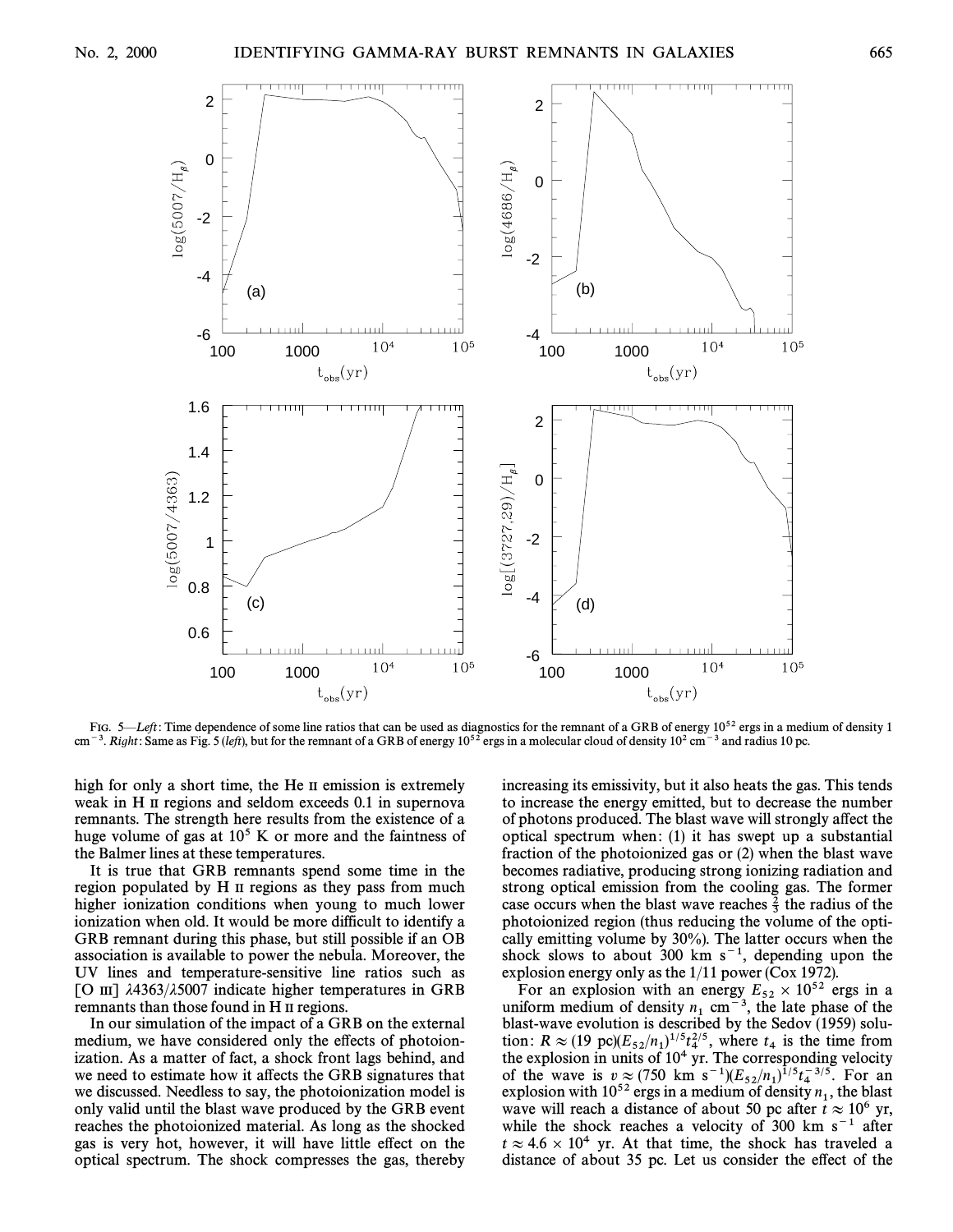



emission from the shock on a particularly important line, such as  $[O \text{III}]$   $\lambda$ 5007. From the simulations of Hartigan, Raymond,  $& Hartmann$  (1987), we see that the flux in the 5007 line from a shock at a velocity of 300 km  $s^{-1}$  in a medium of density 1 cm<sup>-3</sup> is  $\sim 10^{-4}$  ergs cm<sup>-2</sup> s<sup>-1</sup>. At a distance of 100 pc, this flux is  $\sim 10^{-5}$  ergs cm<sup>-2</sup> s<sup>-1</sup> and it has to be compared with the flux from the same line due to the photoionized gas. This is on the order of  $10^{38}$ /  $(4\pi r^2) \sim 10^{-4}$  ergs cm<sup>-2</sup> s<sup>-1</sup>. Thus, the contribution of the shock to the emission when condition  $(2)$  is satisfied is only a few percent. The same analysis for the higher density case shows, instead, that after a time  $\sim 10^4$  yr the optical spectrum becomes dominated by the emission from the shock.

### 4. DISCUSSION

The model that we assumed for our GRB has a typical energy of  $10^{52}$  ergs, which is released isotropically, and the afterglow is produced in the standard fireball model. However, this might not always be the real scenario. A prompt optical-UV Ñash was detected for GRB 990123 (Akerlof et al. 1999). If such a flash (coincident with the GRB and lasting for less than a minute) is generic in GRBs and carries as much energy as the gamma-ray emission (i.e., much more than the optical-UV afterglow emission), then GRBs might ionize a larger region than we previously considered. The photoionization signatures would be even stronger, and the luminosities higher. If, on the other hand, the optical-UV afterglow is beamed (and thus its energy lower than commonly estimated), then GRBs have a weaker effect on their environment, and in this case it would be more difficult to distinguish them from other photoionized nebulae. A situation of nonsteady state caused by photoionization in a region where there is no evidence of a nearby photoionizing source is, however, more generally typical of a GRB remnant. Unless the progenitor of a GRB is a massive star, one does not generally expect to find GRB remnants in star-forming regions. On the other hand, photoionized nebulae are generally found around OB associations. Note that recently Wang (1999) has reported observations of X-ray-emitting regions in M101 which did not show any evidence for OB associations, and has made the hypothesis that they could be associated with GRB remnants.

Other complications could arise from a nonhomogeneous medium. If the medium has dense clumps in it, then these will absorb more flux than the surrounding region; they will be more luminous, but will cool faster. Depending on the pressure gradient at its boundary, a dense clump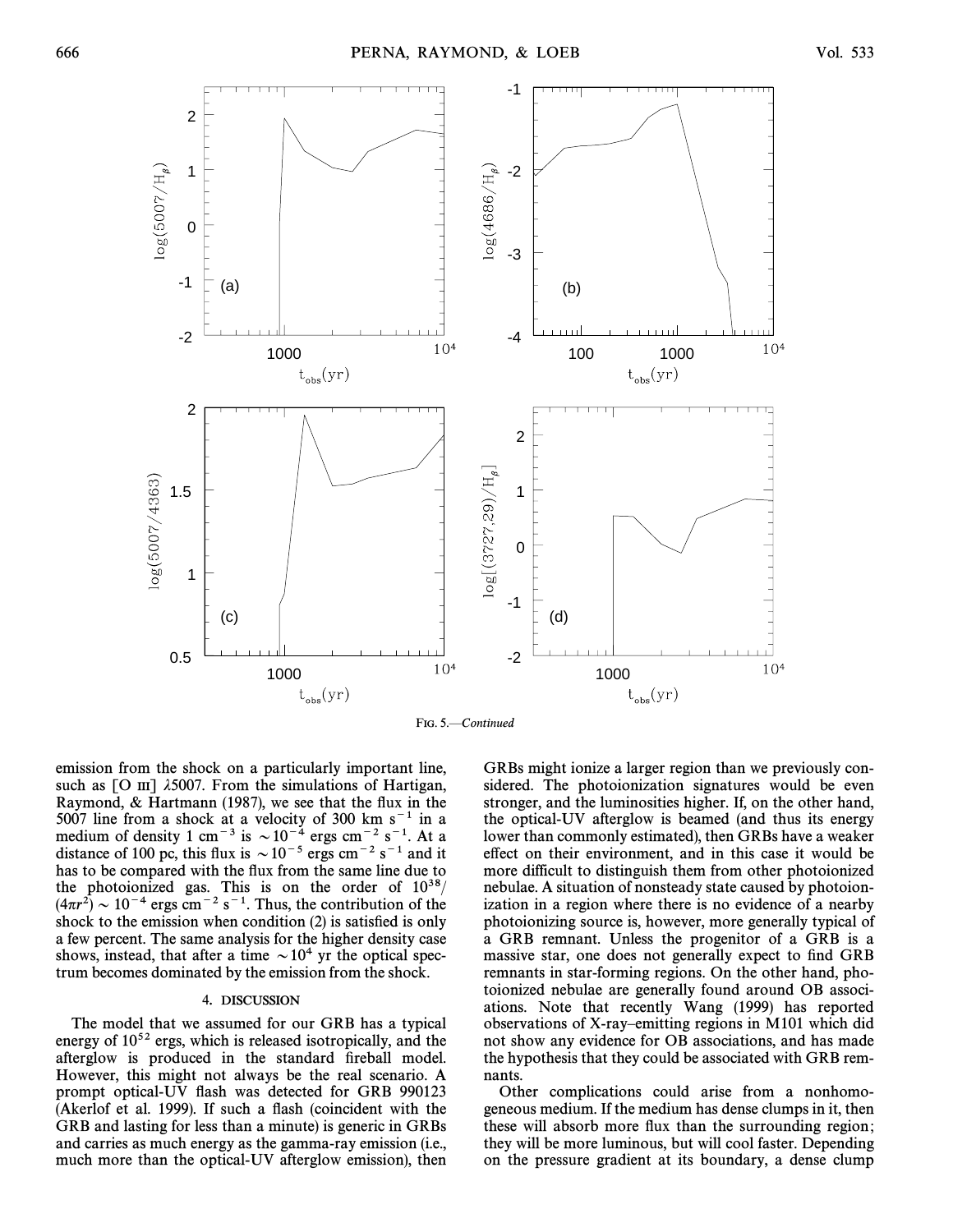

FIG. 6.—Left: Line diagnostics for the remnant of a GRB of energy  $10^{52}$  ergs in a medium of density 1 cm<sup>-3</sup>. Some of the times are indicated by a special symbol:  $t_{obs} = 10^3$  yr (filled square) ;  $t_{obs} = 6 \times 10^3$  yr (filled triangle);  $t_{obs} = 2 \times 10^4$  yr (empty square);  $T_{obs} = 4 \times 10^4$  yr (empty triangle);  $t_{obs} = 5 \times 10^4$  yr ( $\epsilon$  and  $t = 7 \times 10^4$  yr ( $\epsilon$ illed circle). (cross); and  $t_{obs} = 7 \times 10^4$  yr (filled circle). Right: Same diagnostics as in Fig. 6 (left), but for the remnant of a GRB of energy  $10^{52}$  ergs in a molecular cloud of density  $10^2$  cm<sup>-3</sup> and radius 10 pc. The times density 10<sup>2</sup> cm<sup>-3</sup> and radius 10 pc. The times indicated here by a special symbol are the following:  $t_{obs} = 10^3$  yr (filled square);  $t_{obs} = 2 \times 10^3$  yr (filled times) *triangle*); and  $t_{\text{obs}} = 7 \times 10^3$  yr (*filled circle*).

may expand (and cool adiabatically) or suffer additional compression. Small clumps are more likely to be heated to a comparable temperature with respect to the surrounding medium, and thus they will expand, due to the higher pressure caused by their higher density. On the other hand, a large dense clump will absorb a considerable amount of flux and, thus, will show a much steeper temperature gradient with respect to the lower density surrounding medium. In this case the clump might expand in one direction and be compressed in another. The time dependence of the luminosity as a function of time in these cases would show more complicated patterns. Modeling all these secondary effects is beyond our scope, especially because the real conditions of the medium are unknown and the possible early production of the afterglow and its degree of beaming are as yet a subject of debate. Also, it is still far from clear whether there is a unique scenario for all the bursts or if, instead, there can be substantial di†erences from one burst to another.

Our final discussion needs to address the issue of how many of these GRB remnants are detectable with current

instruments. To this purpose, let us make some rough estimates of the possibility of detection of a strong line, say the [O III]  $\lambda$ 5007, for example. Its luminosity is  $\gtrsim 10^{37}$  ergs s<sup>-1</sup> for a time  $t_L \approx 4 \times 10^4$  yr. The corresponding flux of photons at a distance  $d_{Mpc} \times Mpc$  is  $F_{signal} = 2 \times 10^{-2} d_{Mpc}^{-2}$ <br>cm<sup>-2</sup> s<sup>-1</sup>. The emission from the bost galaxy around this  $cm^{-2}$  s<sup>-1</sup>. The emission from the host galaxy around this wavelength constitutes the main source of background noise. The number of photons for a band of  $20 \text{ Å}$  around the 5007 Å wavelength from the inner region (out to around  $5$ kpc) of an Sb galaxy, for example, is  $F_{\text{noise}} \approx 5 \times 10^{-5}$  $\text{cm}^{-2}$  s<sup>-1</sup> arcsec<sup>-2</sup> (D. Fabricant, private communication 1999). For a telescope with a diameter  $D = 10$  m, a spectroscopic detection efficiency of  $\epsilon = 0.1$ , and an integration time of  $t_{\text{int}} = 10$  hr, the signal-to-noise ratio  $(S/N) = N$  $N_{\text{signal}}/(N_{\text{noise}} + N_{\text{signal}})^{1/2}$  and obtains a value of  $\sim 1.5$ <br> $\sim 10^5 J^{-2} (1 + 4 \times 10^2 J^{-2})^{-1/2}$  where  $N = \epsilon E (\pi D^2 / 4) t$  $\times 10^5 d_{\text{Mpc}}^{-2} (1 + 4 \times 10^2 d_{\text{Mpc}}^{-2})^{-1/2}$ , where  $N = \epsilon F (\pi D^2/4) t$ <br>is the number of photons detected if a 1" resolution element is the number of photons detected if a  $1<sup>′</sup>$  resolution element is assumed. An  $S/N \ge 10$  will thus correspond to a maximum detection distance of  $d_{\text{max}} \approx 200$  Mpc. This dis-<br>tance is an order of magnitude larger than the distance to tance is an order of magnitude larger than the distance to the Virgo Cluster of galaxies ( $d_{\text{Virgo}} \approx 16 \text{ Mpc}$ ) and is com-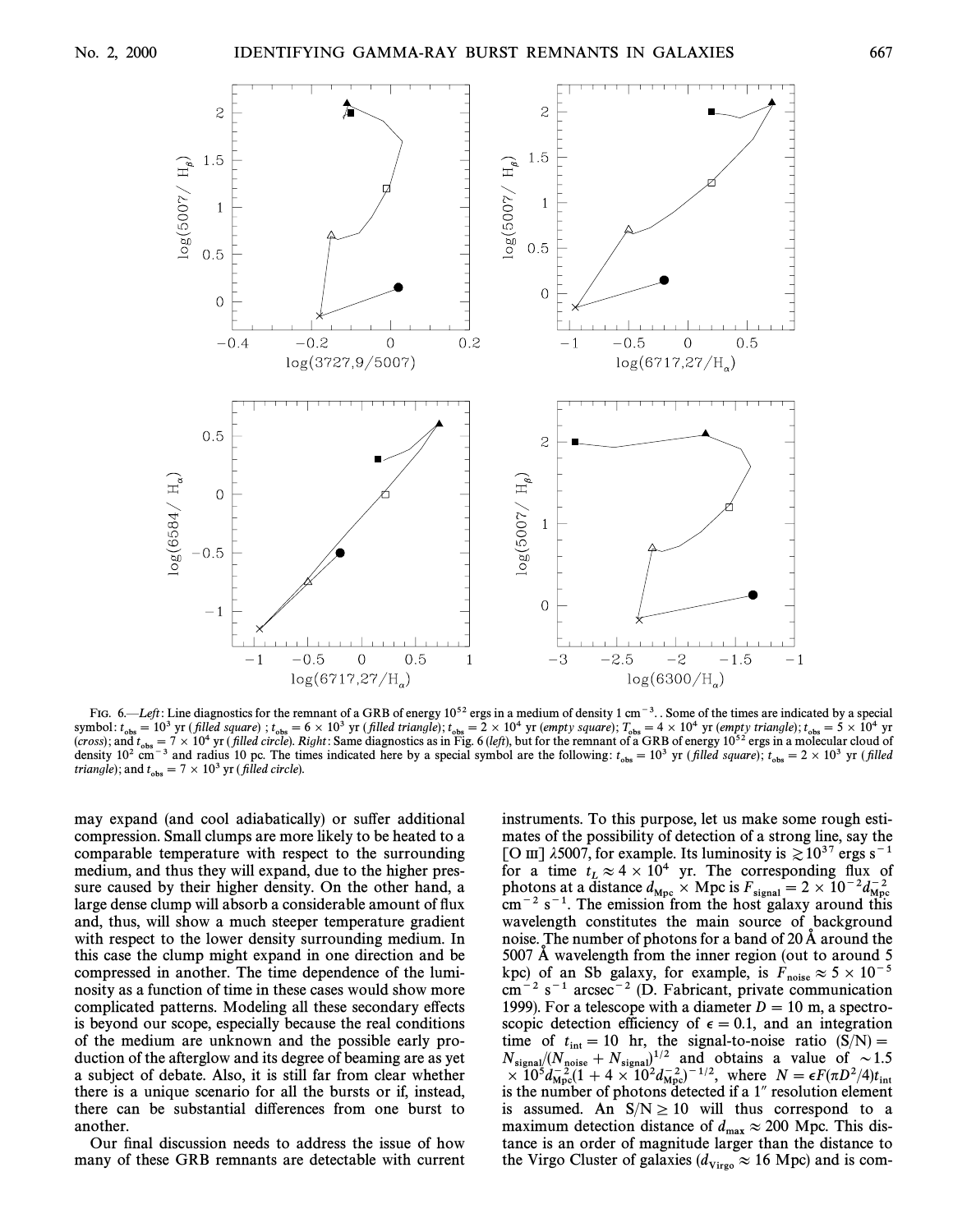

FIG. 6.<sup>-</sup>Continued

parable to the distance of Coma cluster  $(d_{\text{Coma}} \approx 10^2 \text{ Mpc})$ .<br>Hence let us estimate the number of remnants that could be Hence, let us estimate the number of remnants that could be detected. For a population of GRBs that follow the star formation history, Wijers et al. (1998) estimated the local rate per galaxy to be  $\Gamma_{\text{GRB}} = 2.5 \times 10^{-8} \text{ yr}^{-1}$ . Multiplying this number by t, vialds a probability of about  $10^{-3}$  of this number by  $t_L$  yields a probability of about  $10^{-3}$  of finding a young remnant per galaxy. The number of galaxies in the Virgo Cluster up to a magnitude  $B = 19$  is about 2500 and the total number of bright  $(L_{\star})$  galaxies out to a distance of 200 Mpc is  $\sim 10^5$ . Thus, a few GRB remnants could be easily detected in the Virgo Cluster, and about a hundred are detectable out to the limiting distance of 200 Mpc. We note that the above estimate is sensitive to the redshift distribution of GRBs; for example, if GRBs constitute a nonevolving population, the estimated GRB rate per galaxy is about 40 times higher (Fenimore & Bloom 1995).

If the gamma-ray emission from GRBs is beamed to within a fraction  $f<sub>b</sub>$  of their sky, then the number of remb nants in Virgo would increase as  $\Gamma_{GRB} \propto \frac{f_0^{-1}}{f}$ , while the nants in Virgo would increase as  $\Gamma_{GRB} \propto f_b^{-1}$ , while the maximum number of remnants out to the limiting distance would *decrease* as  $\Gamma_{GRB} d_{\text{max}}^3 \propto f_b^{1/2}$ . Hence, for a relatively modest beaming factor of  $f < 0.1$ , there should be more modest beaming factor of  $f_b \lesssim 0.1$ , there should be more remnants observable in Virgo than elsewhere Moreover remnants observable in Virgo than elsewhere. Moreover, Virgo remnants are easier to detect because they can be resolved, while distant remnants cannot be resolved and their flux could be easily dominated by contaminating light from their host galaxy. Based on these considerations, we conclude that an e†ective observational search should focus on identifying young GRB remnants in the Virgo Cluster.

A photoionized remnant of radius  $\sim$  100 pc at a distance of 20 Mpc occupies an angular diameter of  $2<sup>n</sup>$  on the sky and, therefore, could be resolved. The strong emission lines from such a remnant can be detected with an  $S/N \approx 100$ after 1 hr of integration on the Keck telescope. Because of the temperature decrease at outer radii, we expect such a remnant to be center-filled in narrowband imaging of highionization lines (such as  $\lceil$  O III] at 5007 Å or He II at 4686 Å) and limb-brightened for low-ionization lines (such as [S II] at  $6717 \text{ Å}$ ). The nonrelativistic blast wave does not reach the outer edge of young remnants and might be visible in a deep exposure of a high-resolution image. There might also be synchrotron emission in the radio band from the accelerated electrons in this shock. More interestingly, GRB remnants are expected to show ionization cones if the early UV afterglow emission from GRBs is beamed. The hydrodynamic spreading of the photoionized gas is negligible, as the gas expands at the sound speed of  $\sim 10^2$  km s<sup>-1</sup> and can traverse only a distance of  $\lesssim$  5 pc ( $t_L$ /5  $\times$  10<sup>4</sup> yr) during the lifetime of the remnant. This distance is at least an order of